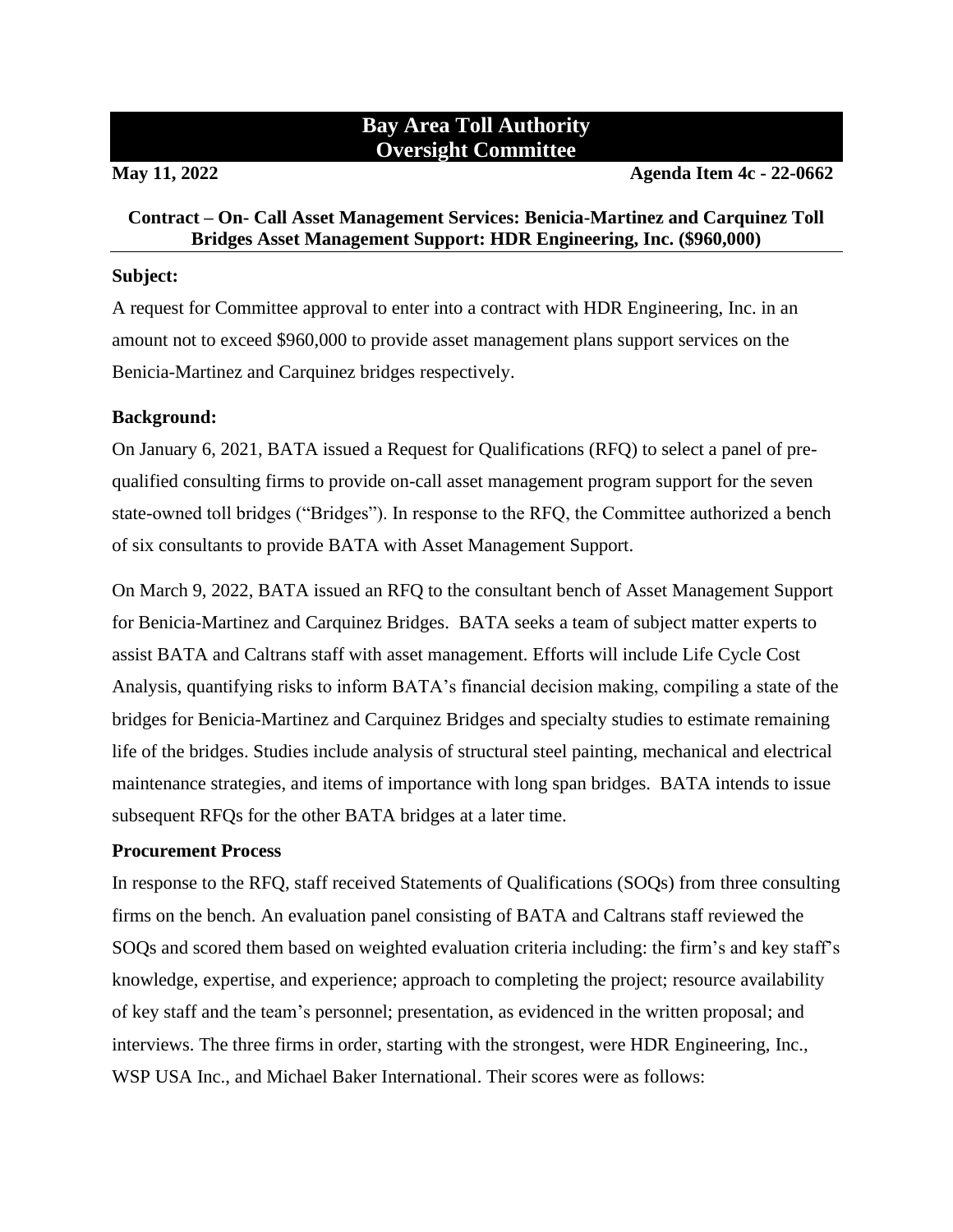| <b>Consultants</b>          | <b>Overall Scoring</b> |
|-----------------------------|------------------------|
| HDR Engineering, Inc.       | 80                     |
| WSP USA Inc.                |                        |
| Michael Baker International |                        |

After a thorough review of the SOQs and the interviews and while all three firms were qualified, HDR Engineering, Inc. was determined to be the most qualified firm, with a diverse team that brings in-depth practical experience and technical knowledge related to asset management and bridge analysis. Attachment A includes a summary of the selected firm and its project team's small business and disadvantaged business enterprise status.

#### **Recommendation:**

Staff recommends that this Committee authorize the Executive Director or her designee to negotiate and enter a contract for toll bridge asset management services on the Benicia-Martinez and Carquinez bridges, in an amount not to exceed \$960,000, with HDR Engineering, Inc**;** or should the Executive Director or her designee fail to reach an agreement with this top ranked firm, then with WSP USA Inc.

#### **Attachments:**

- Attachment A: HDR Small Business and Disadvantaged Business Enterprise Status and Request for Committee Approval – Summary of Proposed Contract
- Attachment B WSP: Small Business and Disadvantaged Business Enterprise Status

Therene Wholz

Therese W. McMillan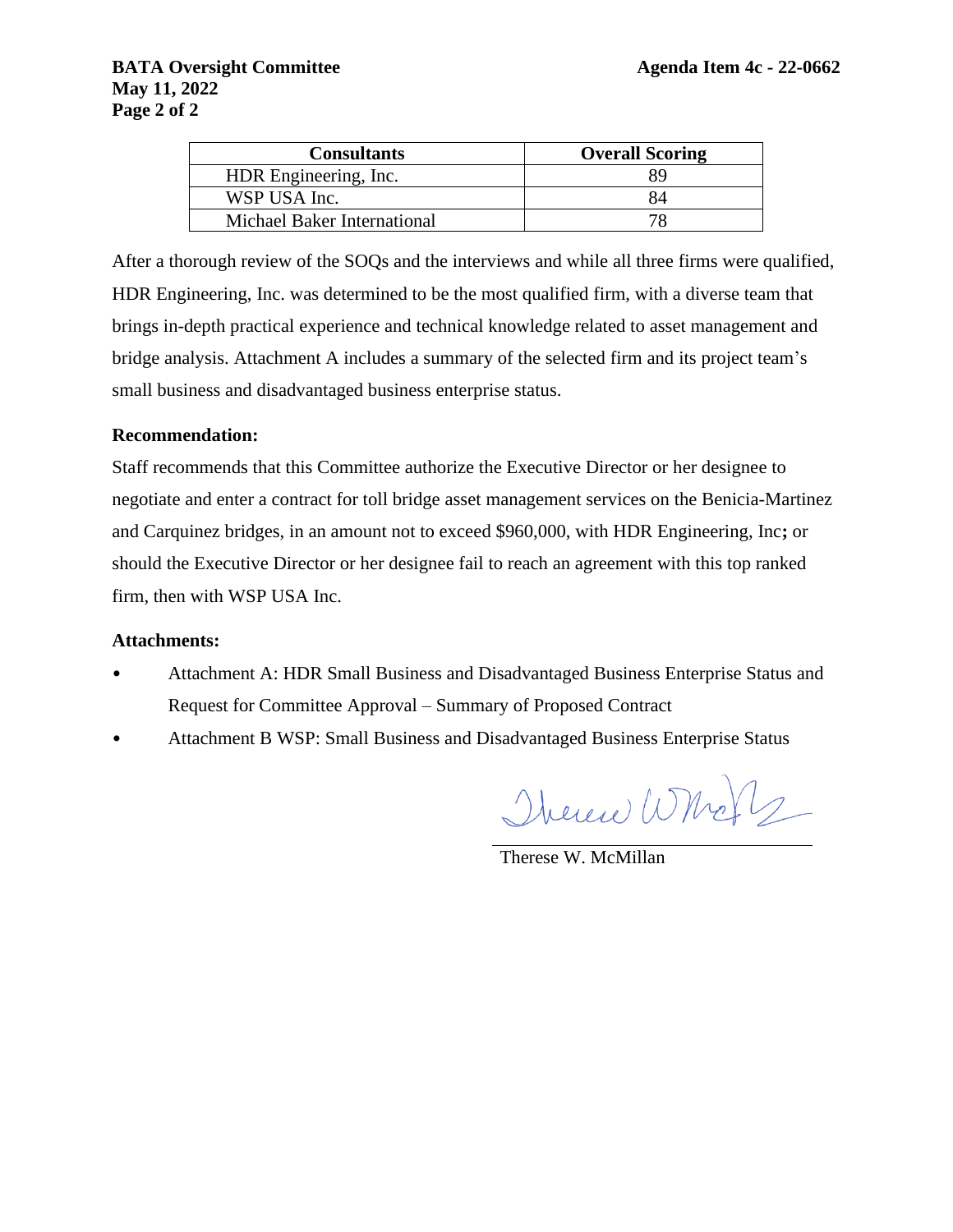## **Attachment A - HDR**

|  | Disadvantaged Business Enterprise and Small Business Enterprise Status |
|--|------------------------------------------------------------------------|
|  |                                                                        |

|                         | <b>Firm Name</b>       | <b>Role on Project</b>                                                     | <b>DBE</b><br>$*$ Yes | If DBE Yes,<br>List $#$ | <b>DBE</b><br>N <sub>0</sub> | $SBE*$<br>∗<br>Yes | If SBE<br>Yes,<br>List $#$ | <b>SBE</b><br>N <sub>0</sub> |
|-------------------------|------------------------|----------------------------------------------------------------------------|-----------------------|-------------------------|------------------------------|--------------------|----------------------------|------------------------------|
| <b>Prime Contractor</b> | HDR Engineering, Inc.  | Asset management support<br>services                                       |                       |                         | $\boldsymbol{X}$             |                    |                            | X                            |
| Subcontractor           | Zoon Engineering       | Mechanical, Electrical and<br>Plumbing (MEP) assessment                    |                       |                         | X                            | X                  | 58549                      |                              |
| Subcontractor           | SEM, Inc               | <b>Heavy Electrical</b><br>Infrastructure project<br>management            |                       |                         | X                            | $\boldsymbol{X}$   | 1748098                    |                              |
|                         | Alta Vista Solutions   | Materials engineering,<br>inspection, and quality<br>management            |                       |                         | X                            |                    |                            | X                            |
|                         | Spy Pond Partners, LLC | asset management services in<br>particular, to transportation<br>agencies. |                       |                         | $\boldsymbol{X}$             |                    |                            | $\mathbf X$                  |
|                         | Paul D. Thompson       | Life cycle cost<br>analysis                                                |                       |                         | $\mathbf X$                  |                    |                            | X                            |

\*Denotes certification by the California Unified Certification Program (CUCP).

\*\*Denotes certification by the State of California.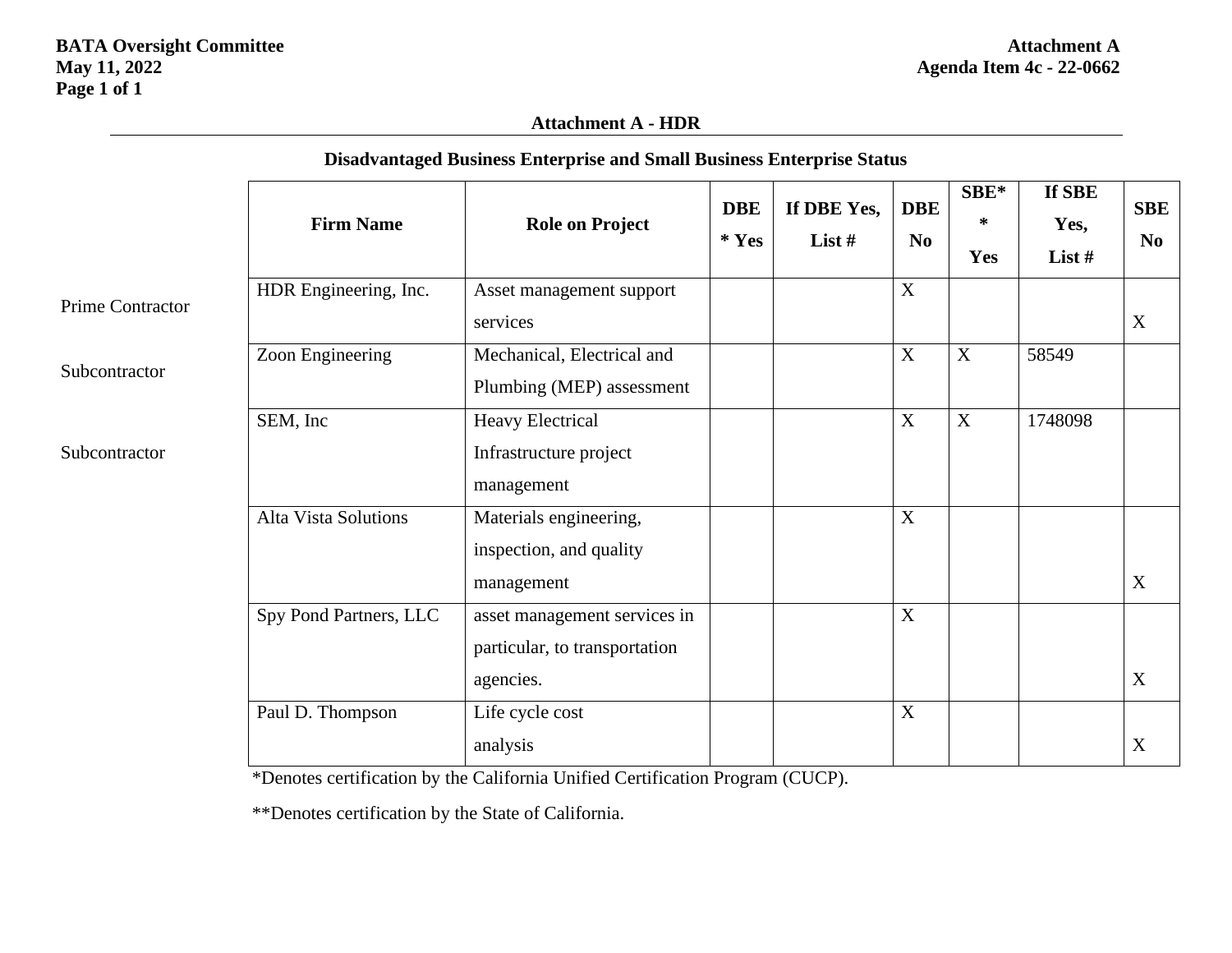# **Attachment B - WSP**

## **Disadvantaged Business Enterprise and Small Business Enterprise Status**

|                         | <b>Firm Name</b>                      | <b>Role on Project</b>                                                         | <b>DBE</b><br>$*$ Yes | If DBE Yes,<br>List # | <b>DBE</b><br>N <sub>0</sub> | $SBE*$<br>$\ast$<br>Yes | If SBE<br>Yes,<br>List # | <b>SBE</b><br>N <sub>0</sub> |
|-------------------------|---------------------------------------|--------------------------------------------------------------------------------|-----------------------|-----------------------|------------------------------|-------------------------|--------------------------|------------------------------|
| <b>Prime Contractor</b> | WSP USA, Inc.                         | <b>Asset Management</b><br><b>Support Services</b>                             |                       |                       | $\boldsymbol{X}$             |                         |                          | $\mathbf X$                  |
| Subcontractor           | Bridge Diagnostic Inc.                | Nondestructive testing                                                         |                       |                       | $\boldsymbol{X}$             |                         |                          | $\mathbf X$                  |
| Subcontractor           | Acumen                                | Program Management,<br>Mechanical/<br><b>Electrical and Cost</b><br>Estimation | X                     | 26422                 |                              |                         |                          | $\mathbf X$                  |
|                         | KTA-Tator, Inc                        | Steel protective coatings                                                      |                       |                       | X                            |                         |                          | $\mathbf X$                  |
|                         | Mott MacDonald                        | Asset management and<br>Service Life<br>Estimation                             |                       |                       | $\mathbf X$                  |                         |                          | $\mathbf X$                  |
|                         | Protection Engineering<br>Consultants | <b>Bridge Security</b>                                                         |                       |                       | $\mathbf X$                  |                         |                          | X                            |
|                         | <b>Vector Corrosion Services</b>      | Corrosion and Cathodic<br>Protection                                           |                       |                       | $\mathbf X$                  |                         |                          | $\mathbf X$                  |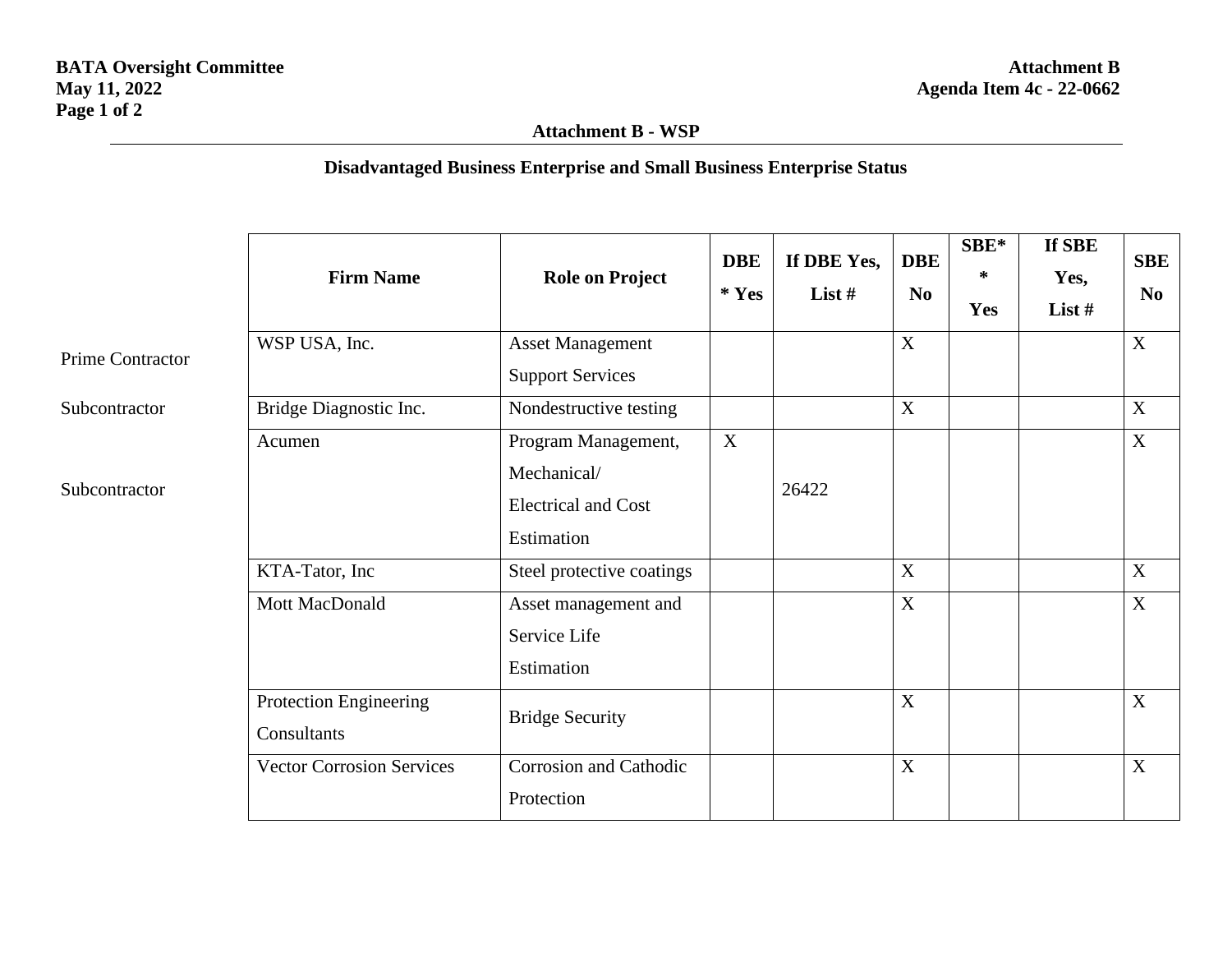| <b>Firm Name</b>                        | <b>Role on Project</b>                  | <b>DBE</b><br>$*$ Yes | If DBE Yes,<br>List $#$ | <b>DBE</b><br>N <sub>0</sub> | SBE*<br>$\ast$<br>Yes | If SBE<br>Yes,<br>List $#$ | <b>SBE</b><br>N <sub>0</sub> |
|-----------------------------------------|-----------------------------------------|-----------------------|-------------------------|------------------------------|-----------------------|----------------------------|------------------------------|
| <b>SEM</b> Incorporated                 | <b>Electrical Systems</b><br>Evaluation |                       |                         | X                            | X                     | 1748098                    |                              |
| Zoon Engineering                        | Mechanical/Electrical<br>assessment     |                       |                         | X                            | X                     | 58549                      |                              |
| <b>Kelly McNutt Consulting</b><br>(KMC) | Constructability/Cost<br>Estimation     |                       |                         | X                            |                       |                            | X                            |

\*Denotes certification by the California Unified Certification Program (CUCP).

\*\*Denotes certification by the State of California